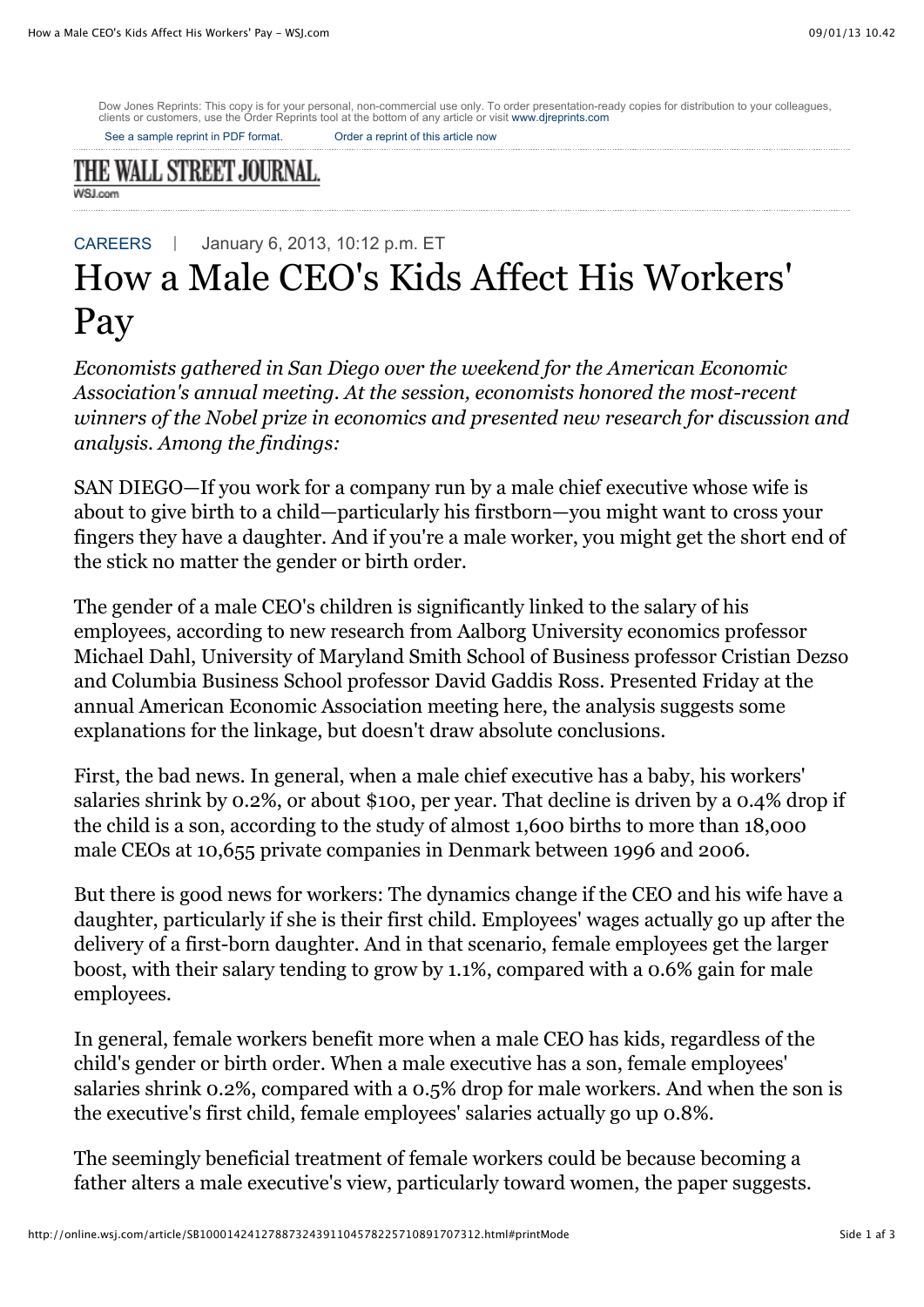Previous research shows men's esteem for their wives often rises when they become mothers and this shift may nudge male executives to also view their female employees as more competent, the authors note. Other studies have also shown that men sometimes care more about other people's well-being after having a daughter.

"I have two daughters," Mr. Ross said. "Do I think having kids has influenced me? Heck yes."

—Kristina Peterson

# *Banks Still Too Big, Risky*

What a difference a few years makes—or not, in the case of banking regulation.

Anat Admati, a Stanford University economist who studies banks and finance, said in an interview on the sidelines of the AEA meeting that despite the financial crisis and recession the world's big banks remain too large, too fragile, too indebted and too interconnected in hard-to-predict ways.

Rather than building big capital cushions to protect themselves from potential losses, for example, some banks have returned cash to shareholders, she says. Banks still finance themselves heavily with debt, not equity, even though massive indebtedness, especially short-term debt, got them in trouble in the first place.

This underlying fragility of the banking system augurs more crises, Ms. Admati argues. "It's a system of booms and busts," she said. "Banks lend either too much or too little. … That's bad for the economy."

In March, she and co-author Martin Hellwig will publish "The Bankers' New Clothes," in which they offer recommendations for making banks and the financial system safer.

Granted, the U.S. banking system is in a better place than it was in the depths of the financial crisis.

But Ms. Admati says U.S. banks are still lacking in their ability to absorb losses. One reason, she says: They know that if they fail, the government will save them to safeguard the economy.

And yet, their need for profit guides them to shun the low-margin business of making loans to small businesses in favor of riskier, but higher, returns elsewhere, such as in commercial property, Ms. Admati says.

Things like structured investment vehicles–which allowed banks to invest in markets without seeming to, since the funds were off-balance sheet–aren't around anymore. But the basic incentives in the banking business remain as distorted as ever, Ms. Admati says.

Her suggestion? For starters, make banks less fragile by stopping payouts to shareholders and limiting debt financing, so banks have more equity and bigger capital